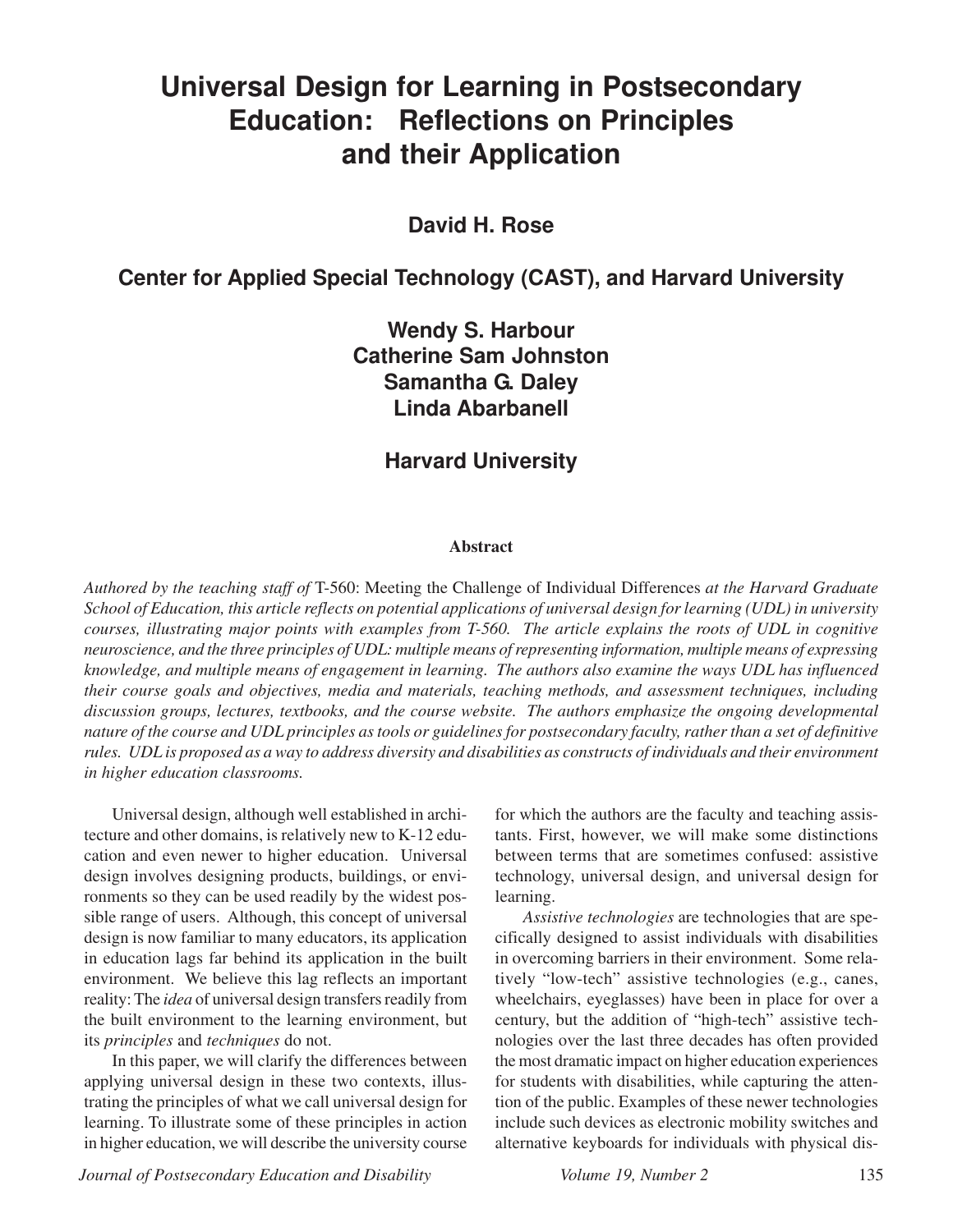abilities; computer screen enlargers and text-to-speech readers for individuals with visual disabilities; electronic sign language dictionaries and cochlear implants for individuals who are hard of hearing or deaf; and calculators, digital talking books, and spell-check devices for individuals with learning disabilities. Because they are designed for individual use, assistive technologies can be carefully engineered, fitted, and adapted to the specific strengths and functional limitations of an individual student. In that regard they are unique, personal (they travel with the individual), customized, and dedicated. While some of these assistive technologies are also popular with nondisabled members of the general public, they are typically designed to increase access and learning among people with disabilities and to remedy barriers or limitations in the built environment (e.g., the classroom, computers, printed books). Further the term *assistive technology* is rarely used to describe technology or equipment for nondisabled consumers.

*Universal design* focuses on eliminating barriers through initial designs that consider the needs of diverse people, rather than overcoming barriers later through individual adaptation. Because the intended users are whole communities, universally designed environments are engineered for flexibility and designed to anticipate the need for alternatives, options, and adaptations to meet the challenge of diversity. In that regard, designs are often malleable and variable rather than dedicated. They are not unique or personal, but universal and inclusive. Universal design is an ideal that is not yet met completely in practice.

*Universal design for learning (UDL)* is one part of the overall movement toward universal design. The term emphasizes the special purpose of learning environments—they are not created only to transmit information or to shelter, but are created to support and foster the changes in knowledge and skills that we call learning. While providing access to information or to materials is often essential to learning, it is not sufficient. UDL requires that we not only design accessible information, but also an accessible pedagogy. In general terms, pedagogy is the science of teaching and learning—the educational methods that skilled educators use to highlight critical features, emphasize big ideas, clarify essential relationships, provide graduated scaffolds for practice, model expert performance, and guide and mentor the apprentice (or student). All of these and more are what teaching is, and the measure of their success is what we call learning. The framework for UDL is based in findings from cognitive neuroscience that tell us about the needs of individual learners. It embeds accessible pedagogy into three specific and central considerations in teaching: the

means of representing information, the means for students' expression of knowledge, and the means of engagement in learning (for further details, see Rose and Meyer, 2002, and Rose, Meyer, and Hitchcock, 2005).

#### **UDL Principles**

The distinction between UDL and other domains of universal design is its focus on learning. The principles that are central to UDL reflect that focus, because they address access to the dynamic processes of teaching and learning, not access to the fixed structures of buildings, or even to information. As a result, the principles are different from the well-known principles for making the physical environment universally designed, as developed by Ron Mace (Bowe, 2000). While the idea of universal design shares the same ideological foundation in both learning environments and built environments, the principles and techniques for achieving universal design reflect the differences between them.

It should be noted that the principles of UDL are not guidelines. For the last three years, as part of a cooperative agreement with the U.S. Department of Education, the Center for Applied Special Technology (CAST) has been developing guidelines for UDL based on three overarching principles. Because CAST is a non-profit research and development organization dedicated to widespread implementation of universal design in education, the three principles and the UDL guidelines they support are derived not from architecture or product design, but from learning. The guidelines will soon be released publicly and may be found at http://www.cast.org.<sup>1</sup> The principles of UDL that underlie these guidelines are discussed below.

# *Principle One: Multiple Means of Representation*

Students differ in the ways that they perceive and comprehend information presented to them. At the extreme are students with disabilities (e.g., those who are blind or deaf), for whom some forms of presentation are completely inaccessible. More prevalent are students who, because of their particular profile of perceptual or cognitive strengths and deficits, find information in some formats much more accessible than others (e.g., students with dyslexia, aphasia, mental retardation). Even more common are students with atypical backgrounds in the dominant language, cognitive strategies, culture, or history of the average classroom who, therefore, face barriers in accessing information when presented in a manner that assumes a common background among all students. There is no common optimal means of representing information to address these diverse learners' needs.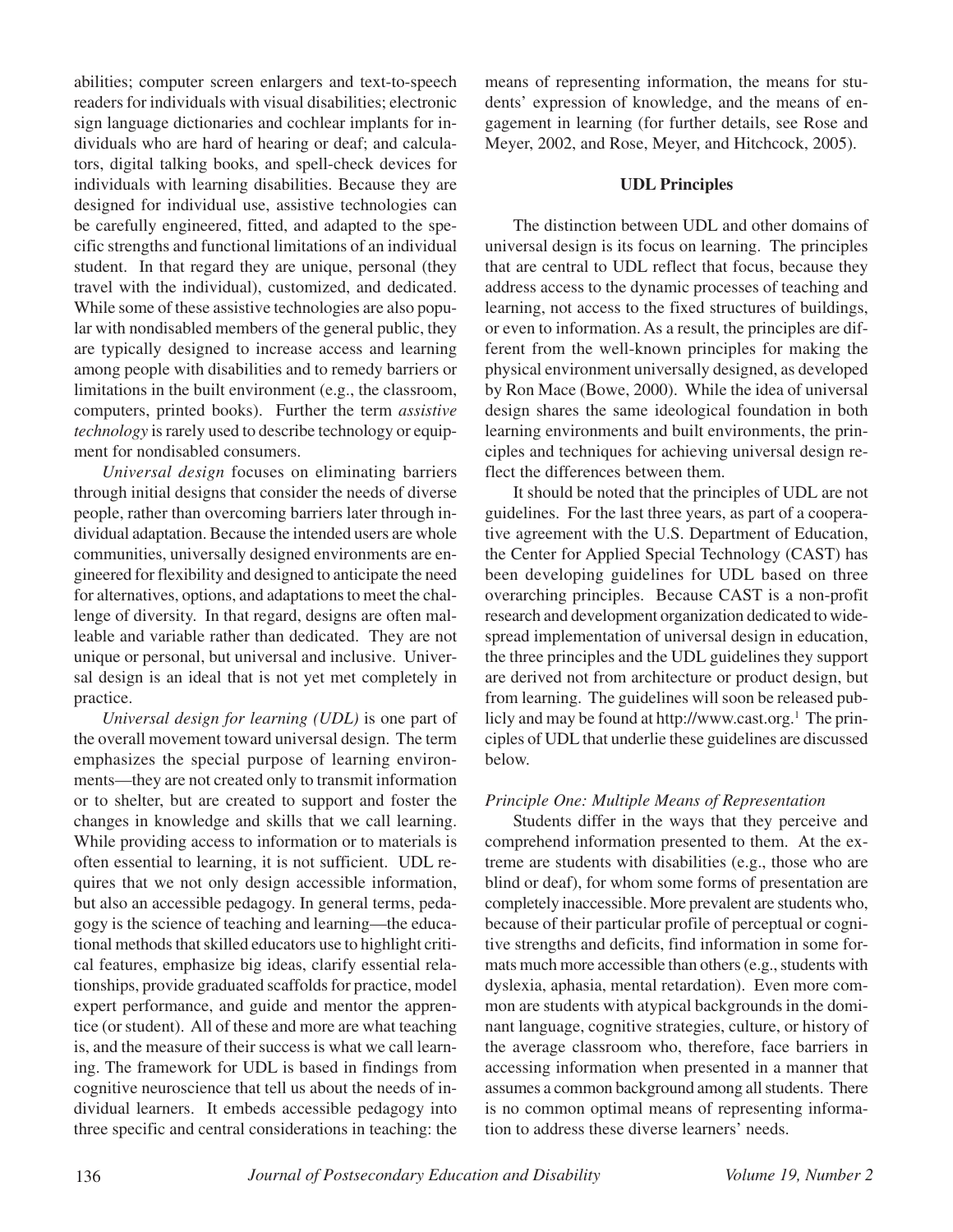But making information accessible is not enough. The goal of education is not only to make information more accessible; that is a goal for librarians, publishers, or engineers of popular search engines. The goal of education is to teach students how to work with information, including finding, creating, using, and organizing information. There is an important distinction between accessing information and using it. As a result, the first principle of UDL applies also to the methods and techniques for *teaching*, ensuring that the means for highlighting critical features, emphasizing big ideas, connecting new information to background knowledge, modeling inquiry, and so forth, are fully accessible to all students.

The first principle reflects the fact that there is no one way of presenting information or transferring knowledge that is optimal for all students. Multiple means of representation are key.

## *Principle Two: Multiple Means of Expression*

Students differ in the ways they can navigate a learning environment and express what they know. Students do not share the same capacities for action within or across domains of knowledge. Some students have specific motor disabilities (e.g., cerebral palsy) that limit the kinds of physical actions they can take, as well as the kinds of tools that they can use to respond to or construct knowledge. Other students have adequate motor control but lack the ability to integrate action into skills (e.g., students with dysgraphia or the spelling challenges associated with dyslexia). Still others are skillful within a domain but lack the strategic and organizational abilities required to achieve long-term goals (e.g., students with executive function disorders or attention deficit disorder/ attention deficit hyperactivity disorder [ADD/ADHD]). Moreover, many students are able to express themselves much more skillfully in one medium than in another (using drawing tools or video editing as opposed to writing and reading print, for example).

Making sure there are alternatives for students' means of expression is only one aspect of UDL as applied to expression. It is also essential to ensure that there are accessible alternatives in the various scaffolds and supports provided for student learning. That means providing alternatives in mentoring, modeling various scaffolding that can gradually be released as students gain competency, and feedback that is essential to learning and growth. For example, scaffolds and supports at the postsecondary level can include review sessions, opportunities for students to receive feedback on project topics before they are submitted, and optional readings to address learners with different levels of prior knowledge (i.e., readings providing either background information or advanced discussion of course topics).

Thus, the second principle reflects the fact that there is no one means of expression that will be optimal for all students, nor one kind of scaffolding or support that will help them as they learn to express themselves. Multiple means are essential.

## *Principle Three: Multiple Means of Engagement*

Students also differ markedly in the ways in which they are engaged or motivated to learn. Some students are highly engaged by spontaneity and novelty (e.g., students with ADD/ADHD), but others are disengaged or even frightened by those aspects in a learning environment (e.g., students with Asperger's Syndrome or autism). Similarly, some students are engaged by risk and challenge in a learning environment, while others seek safety and support. Some are attracted to dynamic social forms of learning, and others shy away and recede from social forms. There is no one means of engaging students that will be optimal across the diversity that exists.

Lastly, it is not enough to merely engage students by external means. Students must develop the internal standards and motivation that will prepare them for successful work and future learning. The ways in which faculty teach the discipline and curiosity that their fields require, the often subtle rewards of accomplishment and choice, and many other aspects of disciplinary self-regulation these too need to be modeled and supported in ways that are attainable by students with very different emotional and attitudinal histories.

The third principle reflects the fact that not all students are engaged by the same extrinsic rewards or conditions, nor do they develop intrinsic motivation along the same path. Therefore, alternative means of engagement are critical.

# **The Basis for the Principles**

Why these three principles? The three principles reflect the basic neurology of the learning brain as described by many (see, e.g., Cytowic, 1996, and Luria, 1973). Broadly speaking, the principles reflect three general components: one that learns to recognize objects or patterns in the external environment, one that learns to generate effective patterns of action or response, and one that learns to evaluate the significance or importance of the possible patterns we encounter or generate. Each of these components is involved not only in learning generally, but in the functions that we call memory, language processing, problem solving, and thinking. A brief expansion of the three networks follows.

*Recognition networks.* Most of the posterior (back) half of the brain's cortex is devoted to recognizing patterns (see, e.g., Farah, 2000, and Mountcastle, 1998).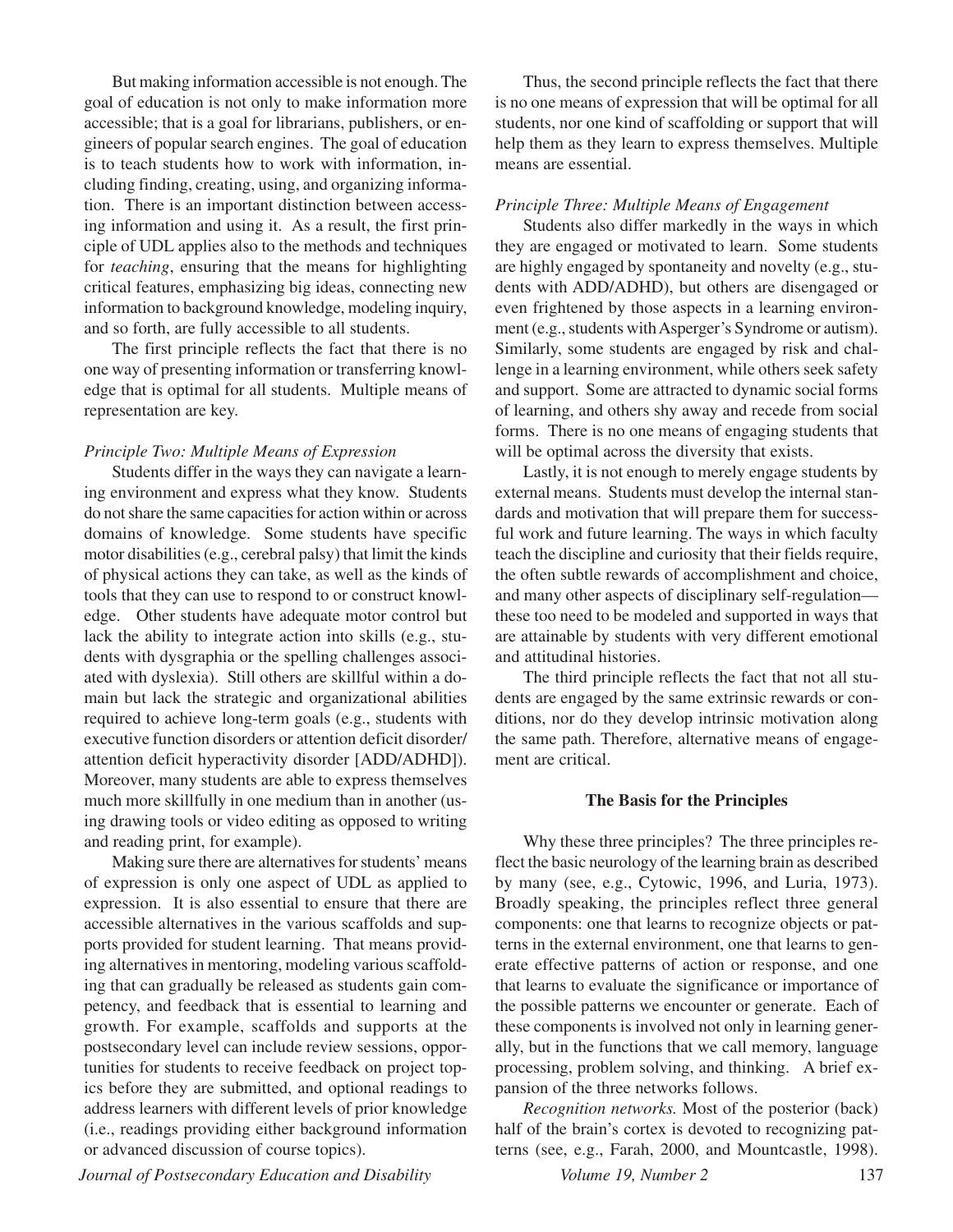Pattern recognition makes it possible to identify objects and events in the world on the basis of the visual, auditory, tactile, and olfactory stimuli that reach our receptors. For example, through these networks we learn the distinctive patterns that constitute a book, a dog's bark, the smell of burning leaves, and so on. When we read, to take a more cognitive example, we recognize the patterns in letters, words, sentences, and even in an author's style. When recognition systems in the posterior cortex are damaged or undeveloped, the brain's capacity to know what things are - to recognize the meaning of objects, symbols, or signs - is compromised. From a neurological perspective there are many names for recognition problems, including the receptive aphasias (difficulty recognizing spoken words), the visual agnosias (difficulty recognizing objects that are seen), dyslexias (difficulty recognizing written words), amusia (difficulty recognizing the patterns in music), and so forth. Imaging studies on many types of recognition problems, including recent work on dyslexia, have revealed atypical patterns of posterior activation (Shaywitz, 2005).

*Strategic networks.* The strategic networks are areas of the brain that underlie our ability to plan, execute, and monitor skills and actions. They include those areas often referred to as "executive functioning." The anterior part of the brain (the frontal lobes) primarily comprises the networks responsible for knowing *how* to do things, such as holding a pencil, riding a bicycle, speaking, reading a book, planning a trip, or writing a narrative. Actions, skills, and plans are highly patterned activities, requiring the frontal brain systems to generate such patterns. Working in concert with posterior recognition systems, frontal systems allow us to learn to read actively, to write, to solve problems, as well as to plan, execute, and complete compositions and projects (Fuster, 2002; Goldberg, 2002; Jeanerrod, 1997; Stuss & Knight, 2002). Damage or weakness in these frontal regions leads to problems that are called apraxias or dyspraxias in the neurological literature (i.e., problems in action or in planning for action). But these frontal systems are also critical for learning *how to act* on information. In reading, for example, one has to know *how* to look for patterns: how to look at the critical features of letters, how to "sound out" an unfamiliar word, how to look for the antecedent of a pronoun, and how to look for an author's point of view. Not surprisingly, the frontal cortex lights up in skilled readers when they are reading texts (Sandak & Poldrack, 2004; Shaywitz & Shaywitz, 2004).

*Affective networks.* At the core of the brain (the extended limbic system) lie networks responsible for emotion and affect. Neither recognizing nor generating patterns per se, these networks determine whether the patterns we perceive matter to us and whether they are important, and then they help us decide which actions and strategies to pursue. They are not so critical in knowing how to recognize an apple, but in knowing whether an apple is important to us at the moment (see, e.g., Damasio, 1994; Lane & Nadel, 2000; LeDoux, 2003; Ochsner, Bunge, Gross, & Gabrieli, 2002; Panksepp, 1998). The affective networks, like strategic and recognition networks, are distinctive parts of a distributed system for learning and knowing (Lane & Nadel, 2002; LeDoux, 2003).

Under normal circumstance, like viewing a picture, affective networks underlie the fact that different aspects of the picture will strike different individuals as significant or meaningful. Those features will attract more attention, and be remembered better than others. For example, men and women differ in the details of what they attend to and remember in complex pictures (Barbarotto, Laiacona, Macchi, & Capitani, 2002). Every individual has a unique history, which affects somewhat what is important about a picture. Damage to the affective networks can impair the ability to establish priorities, select what we value or want, focus attention, or prioritize actions. These affective factors are a critical part of any act of learning (see Damasio, 1994, for example).

All three networks work together in learning, each contributing an essential part. What is important about this basic framework is that it continually reminds us of what must be done to ensure that learning is accessible to students. It is not enough merely to make classrooms or textbooks accessible. Successful learning environments require attention to three things: providing information and informational supports that are accessible to all students, providing ways of acting on information that are accessible to all students, and providing ways of engaging and motivating learning that are accessible to all students. The UDL principles reflect those three aspects in the design of learning environments.

#### **Applications of UDL in a University Course**

In this section we will illustrate attempts to apply the principles of UDL in an ongoing university course. Despite recent attention to universal design in higher education research and the Association on Higher Education And Disability (AHEAD, a professional organization for disability services providers), there has been a general lack of interdisciplinary attention on the part of postsecondary faculty. In particular, research and application still lags behind theory, and prevalent models are generally rooted in architectural principles of universal design rather than pedagogical and neuropsychological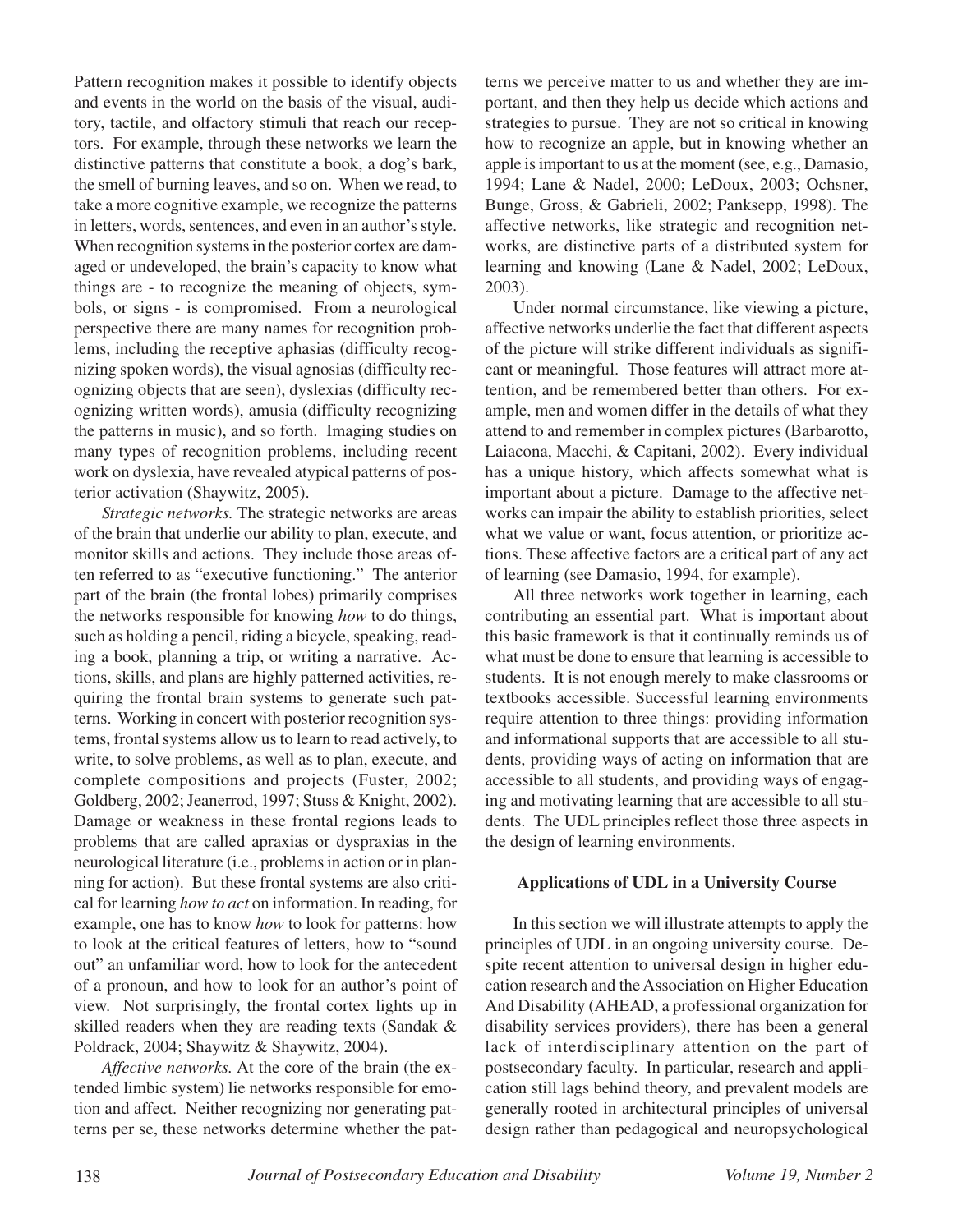research (see, e.g., McGuire, Scott, & Shaw, 2004). Discussion of UDL application in higher education courses is rare, especially at the graduate level. With these issues in mind, we will address four areas: the goals and objectives of the course, the media and materials that are used in the course, the course discussion groups, and the ways in which student progress is assessed.

We will describe our semester-long course called *T-560: Meeting the Challenge of Individual Differences*, offered at the Harvard Graduate School of Education. In the 2004-2005 academic year, 93 graduate students were registered (mostly master's students but also some doctoral students), an enrollment that is quite large for Harvard's school of education. The students who take the course are diverse in background and interests, and a significant number have cross-registered from other colleges (e.g., law, public health) or other universities (e.g., the Massachusetts Institute of Technology). In general, however, the majority of students come from three areas within the graduate school of education: human development (especially those interested in mind, brain, and education); technology in education; and teaching and curriculum development. Many students interested in disabilities and special education also take the course, although there are no particular degree programs or concentrations in those subjects at Harvard University.

From the outset, we acknowledge that T-560 is not a perfect demonstration of UDL. Many aspects of the course would fail to meet any standard for UDL. Like UDL itself, the course is a work in progress, not a destination. We offer our observations merely as travelers on a journey, and we look forward to your suggestions as fellow travelers. Furthermore, we encourage readers not to take our observations as rules or steps to follow. UDL emerges differently in different contexts. The ideas here are merely a set of starter tools, not a complete vision, and we expect to learn a great deal as we travel ahead and incorporate additional advice, research, and experiences.

#### *Goals of T-560*

Like many postsecondary courses, T-560 began with goals that were largely ambiguous. Set in the context of a university, the implicit goal was to teach information and ideas, specifically about applying neuroscience to education. Its methods were completely traditional, including lectures and readings that were selected to transfer facts and ideas from the instructor and authors to eager (and sometimes not so eager) students.

Over time that course content migrated somewhat, as did its instructional methods, and finally its goals. The current course description reads as follows:

*In the era of No Child Left Behind and IDEA, the challenge of individual differences faces every*

*Journal of Postsecondary Education and Disability Volume 19, Number 2* 139

*teacher, administrator, and curriculum designer. The media and materials of the general education curriculum, once designed primarily for a narrow and illusive group of "regular" students, must now ensure results for students with a much wider range of abilities and disabilities. This course will explore recent advances that are critical to meeting this challenge. The first half of the course will address recent research in the neuroscience of learning—providing a new framework for understanding the range of individual differences that must be addressed. The second half will address recent advances in the design of educational media and technologies—advances that meet the challenge of individual differences through universal design.*

With this basic information about the outline of the course, it is instructive to consider its goals from a UDL perspective, including consideration of three aspects of the goals, following the three primary principles of UDL.

First, there is the obvious goal: teaching information. The course is clearly intended to teach information on a variety of topics: neuroscience, learning in the brain, individual differences in the way our brains learn, the limits and strengths of various educational media for teaching, as well as the ways in which they can be individualized. This goal has remained fairly consistent over the last decade. The first principle of UDL reminds us that information must be presented in multiple ways in order for that goal to be achieved for a wide range of students.

But the UDL framework requires a broader understanding of goals and objectives. The framework reminds us that it is not enough for students to acquire information; they must also have some way to express what they have learned, and some way to apply that information as knowledge. Only in its expression is knowledge made useful. Thus, the goals for the course must also have an expressive component. It is not only important that students have information, but that they know how to apply the information in appropriate settings, including the kinds of work they will likely perform during their lives ahead. Thus, the second principle reminds us that there must be multiple means for expressing their knowledge, and multiple means for learning the skills that will underlie that expression.

The third UDL principle reminds us also that there is also an affective component to reaching any goal. While the explicit goals of a course tend to focus on the first two principles - the knowledge students will learn and the skills to express that knowledge - the third is just as critical. Students will never use knowledge they don't care about, nor will they practice or apply skills they don't find valuable. So, another goal of the course is affective. We want students to be fully engaged in learning the con-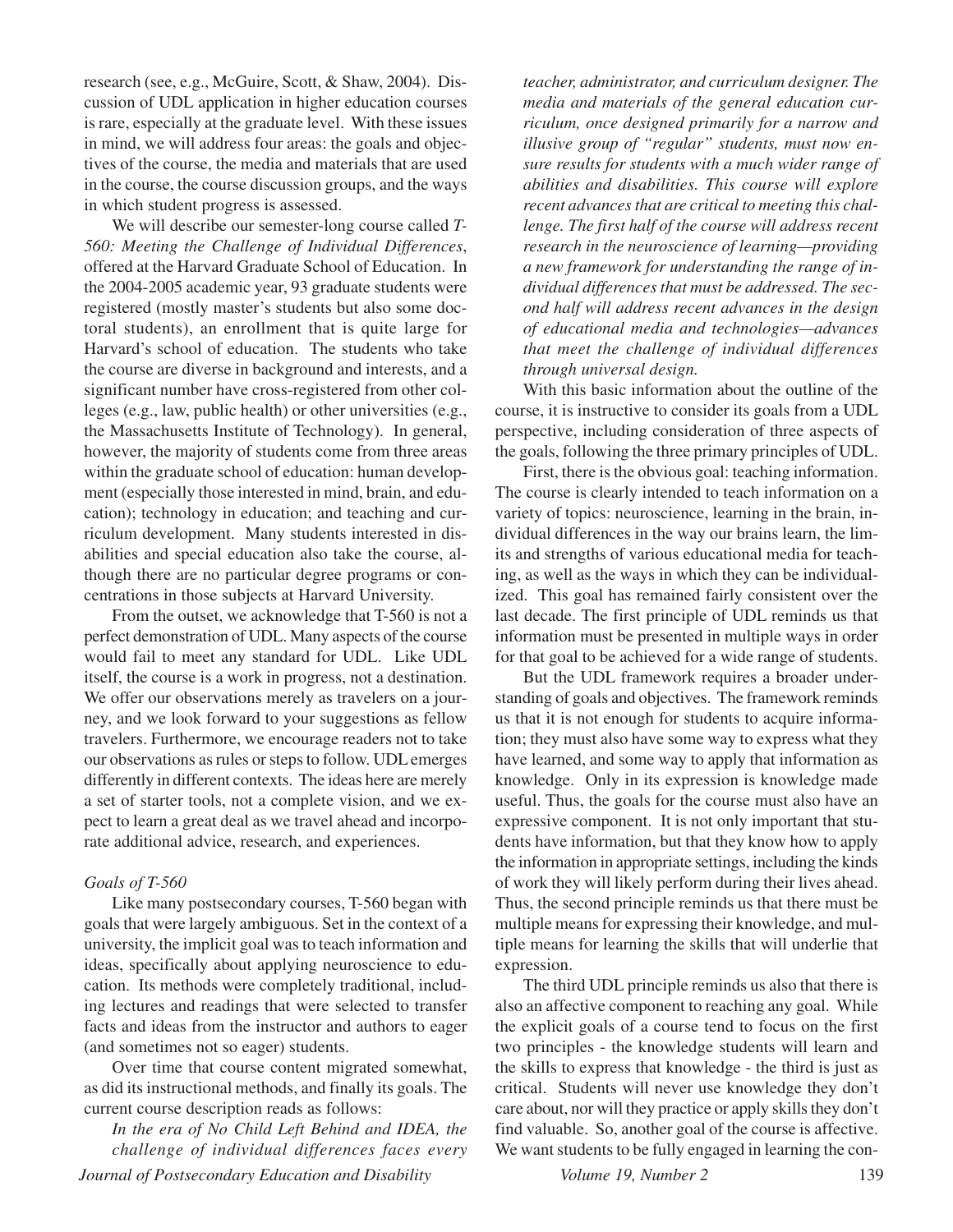tent, to be eager to apply what they know, to leave the course wanting to learn even more, and to want to apply their knowledge everywhere. Unfortunately, we currently do not evaluate this third goal systematically enough. As members of the teaching staff for T-560, we do conduct regular weekly "check-in" discussions with each other before and after classes to talk about our individual observations, engagements, or motivations with that week's material, as well as any feedback or concerns from students. We informally assess student engagement through observation during classes and discussions, as well as through formal written course evaluations mandated by the Harvard Graduate School of Education. Yet, ongoing evaluation of engagement and motivation remains a challenge.

# **Applying UDL Principles to Course Lectures**

Typical courses in universities are dominated by two types of media: lectures and textbooks. It is legitimate to ask whether such a prominent position is warranted: are lectures and textbooks effective media for instruction? Not surprisingly the answer is: it depends. While lectures and textbooks play an important role in instruction everywhere, both of them are ineffective for some students in all content areas, and for all students in some content areas.

While that caution is worth stating at the outset, we are not going to try to slay that dragon here. At this time, and for the immediate future, it is a given that universities will use lectures and textbooks as the predominant means of mass instruction. And so lectures and books are very central to T-560, too. For that reason, we will begin our discussion of the course materials with them, highlighting how they are modified and used within the context of UDL. But it is important to clarify that lectures and books are presented within a somewhat different overall context in our course. The lectures and readings, and other media and activities as well, are embedded within a course website that forms the primary "container" or "backbone" of the course. Elements of this site will be described throughout this section, and the site itself is discussed in more detail later.

First, it is important to reflect on the strengths of lectures. Why are they important in postsecondary education? What is important to capture or save in any form of alternative representation? The strengths of a lecture are derived from the enormous expressivity of the human voice. It is not the content or language itself - neither the semantics nor syntax - that is uniquely powerful; in fact, those aspects of a lecture are often conveyed more accessibly in a printed version of the lecture. What sets lectures apart is the enormous expressive capacity of spoken language, including its ability to stress what is significant and important, to clarify tone and intent, to situate and contextualize meaning, and to provide an emotional background. The feeble use of graphic equivalents to indicate significance (e.g., exclamation points and italics) cannot match the ability of spoken language to convey affect, such as irony or scorn, or to emphasize for clarity. This is why in reading a printed speech, the power of language usually evaporates for any audience (unless the speaker is a gifted reader or actor). Speech coaches usually discourage public speakers from reading speeches because the natural expressivity of spoken speech is difficult to mimic when text has been provided in written form. It is not only the sounds of speech that lend meaning, clarity, and emphasis. Many speeches and lectures are embedded in a full multimodal display. Good lecturers also use facial expression, gesture, and body motion to further convey meaning and affect. Moreover, lecturers frequently combine voice with additional media, such as slides from PowerPoint. Altogether, this is a rich multimedia experience that overpowers the expressive strength of written text.

For these reasons, and to meet the expectations of students and the university, lectures play an important role in T-560. Nevertheless, their limitations as an instructional medium are obvious. For some students (especially deaf students) they are, in their raw form, completely inaccessible. For many others the words are accessible because they can be heard and their meanings recognized, but they raise barriers of different kinds, stemming principally from high demands on linguistic and cognitive abilities, including memory, attention, and the amount of background knowledge they assume. We use multiple strategies in our efforts to overcome the limitations and differential demands that lectures present.

First, in deference to the first principle of UDL, we provide alternative representations of the lectures. We provide several types of alternatives differing in the kinds of problems they seek to address, the ease of implementation, and the kinds of technologies they require (from no tech to high tech). For example, the lecture's content is made available in alternate sensory modalities. The university provides sign language interpreters whenever there is a deaf student or teaching assistant in the class (as there has been for the last three years). Good interpreters not only capture the semantics of what they hear, but through body movements, facial expressions, and gestures, they capture the affect and stress as well. The lecturer also attempts to also orally describe visuals. At this time, this is the only real adaptation of the lecture provided for students who are visually impaired or blind.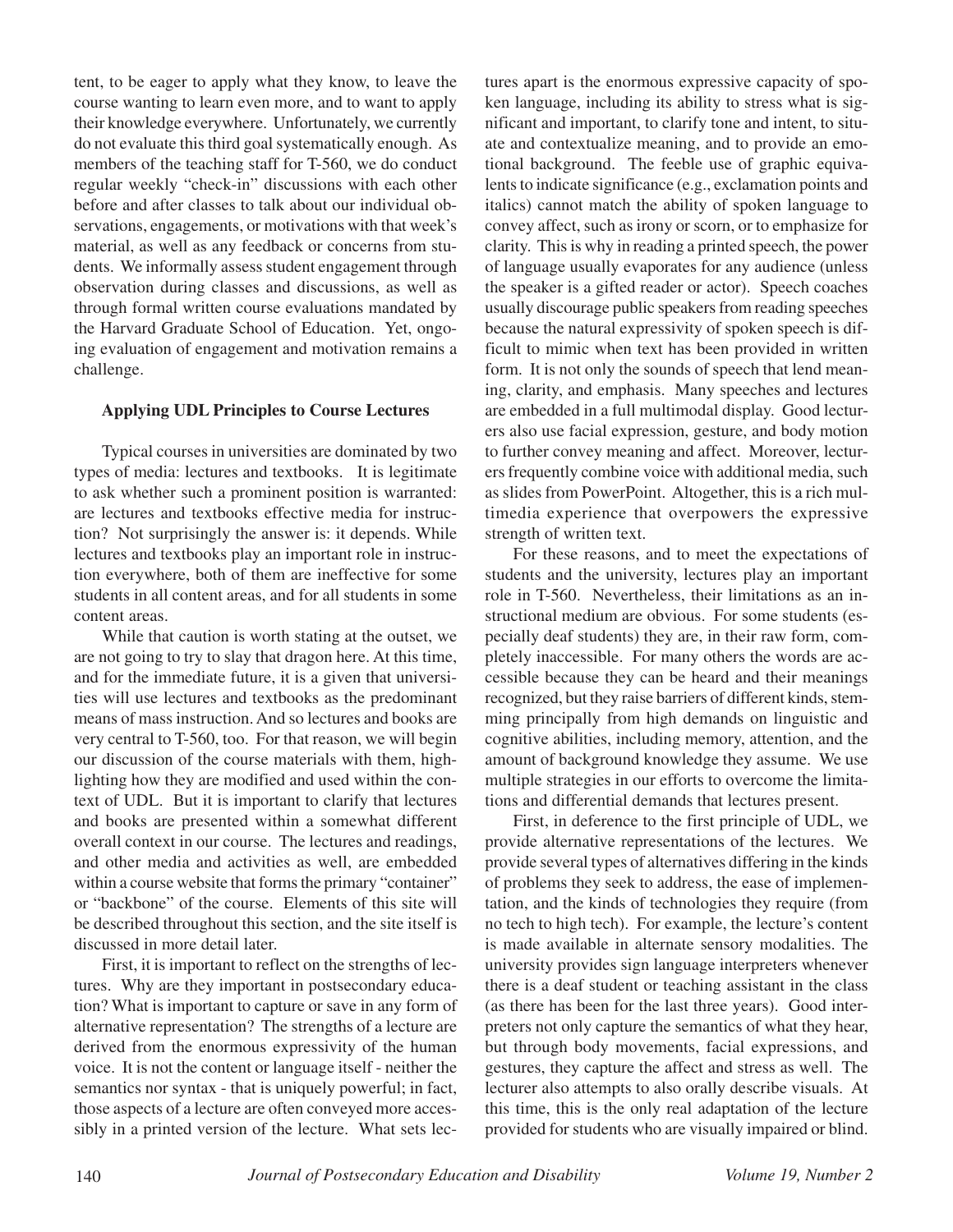Second, we videotape each lecture in its entirety and place the video on the course website where it can be accessed at any time. This permanent recording of the lecture is an alternative representation that has several uses. For many students it is a minor convenience to be able to access the recording of the lecture at any time of day or night, and a good backup if they are late or absent from class. For other students, the information in online lectures is much more accessible than the live version. Students for whom English is a second language, or students with a wide variety of language-based disabilities, for example, find that the linguistic demands of understanding a live lecture are steep. For some of them, the flexibility of the video version is superior because it can be reviewed at any time to fill in gaps, stopped and started to hear difficult segments repeated, and even replayed in its entirety. Finally, for other students, the length and passivity of lectures and their demand for sustained attention and concentration are significant barriers that render lectures ineffective. Lectures are inherently evanescent and impermanent. The linear, one-time-only stream of a lecture is highly demanding on concentration and executive abilities. Lapses are inevitable and create difficult-to-repair gaps in a lecture's structure and meaning. For some students, therefore, the online video presentation is especially helpful because it allows them to articulate the larger whole of the lecture into manageable chunks, or to replay segments that have been missed during lapses in concentration or attention. In truth, however, the videos of lectures are not used that much by the typical student in T-560. They are a fallback that is essential for some students, but way too time consuming, low in quality, and passive for most. It is interesting and important to note, for example, that in spite of all lectures being available on the course website (and thus very convenient for viewing anytime any where), students overwhelmingly come to class anyway.

Third, and perhaps most interesting, we collect student notes from the lecture and display them for everyone enrolled in T-560. This may seem both time consuming and redundant (especially in light of the online video availability), but we have found this very simple technique to be enormously beneficial, and a wonderful example of the unexpected benefits of universal design. While it is possible to have volunteer or paid notetakers as an accommodation for students with disabilities, we have found that to be unsatisfactory in many instructive ways. In brief, "professional notetaker" is a misnomer, given that notetakers are typically first-time students in the course and their own skills at making sense of things are highly variable. Since their background knowledge, interests, and learning preferences often differ considerably from those of the "disabled" student for whom they

are taking notes, their notes are often poorly directed, sampled, or leveled. Instead, we have hit upon a very simple alternative. Each week, several students (in our case, five or six per lecture) are responsible for taking notes of the lecture, including whatever discussion takes place. Within several days after the lecture, they are required to send their notes to a teaching assistant, who posts them on the course website. The notes are then available to everyone, whether a student has a disability or not. While the notes are not graded, they are required as part of students' participation grades.

There are several unexpected benefits of this notetaking process. First, the notes are more universally designed than the lecture itself; that is to say, different students capture and express very different content from the lecture and they represent it in very different ways. In addition, despite being ungraded, students are highly engaged with the notes, responding to student notes in online discussions on the course website and using them as examples during class lecture. The variance in T-560 notes is astonishing. Some students post notes that are almost perfect linear outlines of the lecture. Some are very short and succinct with bullet outlines only, while others are much longer, more expressive, and expansive. Others are different in kind. For example, some students do not outline the talk at all and are much more anecdotal than taxonomic, capturing more of the "stories" of the lecture than its structure. That is only the beginning of the variation. Some students take very graphic notes instead of ones that rely primarily on text. Their notes range from doodles that accompany text, to heavy use of illustration and visual highlighting that clarify and connect parts of the text, to notes that are literally superimposed on the PowerPoint slides of the lecture, to full-scale visual representations of the main ideas and concepts in the lecture that have almost no words, just labels. The latter are often a big hit with other students, who find them immediately a strong complement to the outline view. With students' permission, we use Figures 1, 2, and 3 to show samples of student notes from the same lecture on strategic and motor networks; they illustrate some of the diversity of student notetaking in T-560.

A second benefit derives from the public posting of the notes. Students, seemingly already engaged with the notes, recognize that their notes are about to become public to their peers. As a result, they often enhance the notes in various ways: bringing in additional information, commentary, or questions; adding images or drawings; adding multimedia (like video or sound); or preparing the notes in a particularly cogent and clear way. We never have requested this kind of enhancement. Instead, there is a natural contagion of enthusiasm among the notetakers who, of course, view notes from the previous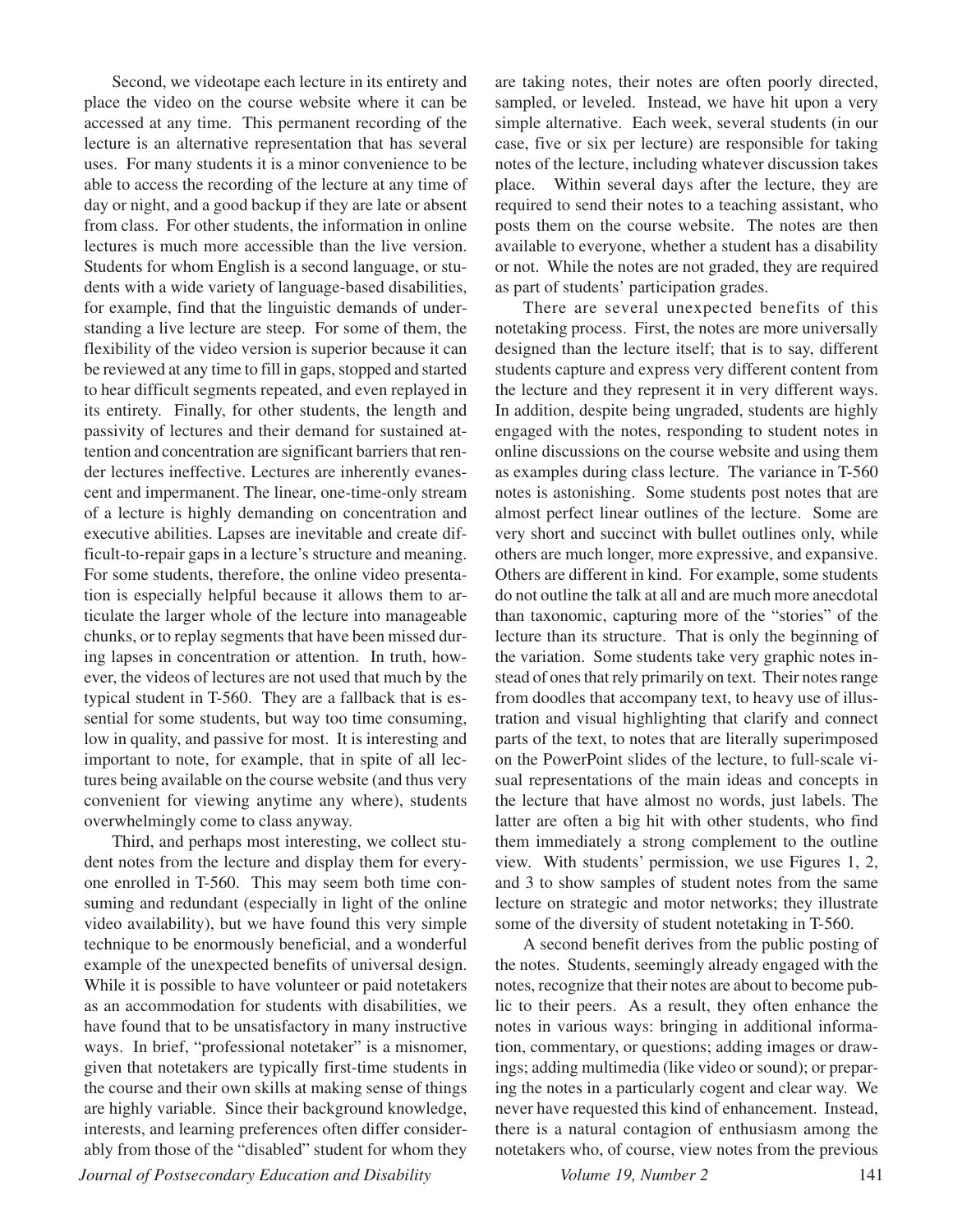

Lindsay<br>Goldsmith  $3/1$ Strategic & Motor **REVISIT:** Precognition networks Cortex: Cells (important) synaptic connections (very important) THE CASE OF: an example of individual different ences enlarged auditory cortex on<br>LEFT (small on right) what is perfect pitch? are knowing the actual note. remember & code in perfect pitch. AUTOMATIC. (most of us do it relationallythe remember melodies but don't care if it's transposed)<br>we remember melodies but don't care if it's transposed)<br>elevated perfect pitch.<br>Eas & We Need multiple **ACCS** means of DAVID as having a sevious disabilit representation Sound Music Oblc different  $(no)$ reps make life for them)  $diff.$   $pp1.$   $look$ b/c he can't do it disabled) despite 14 yrs. of is EVERYTHING! TEXT music lessons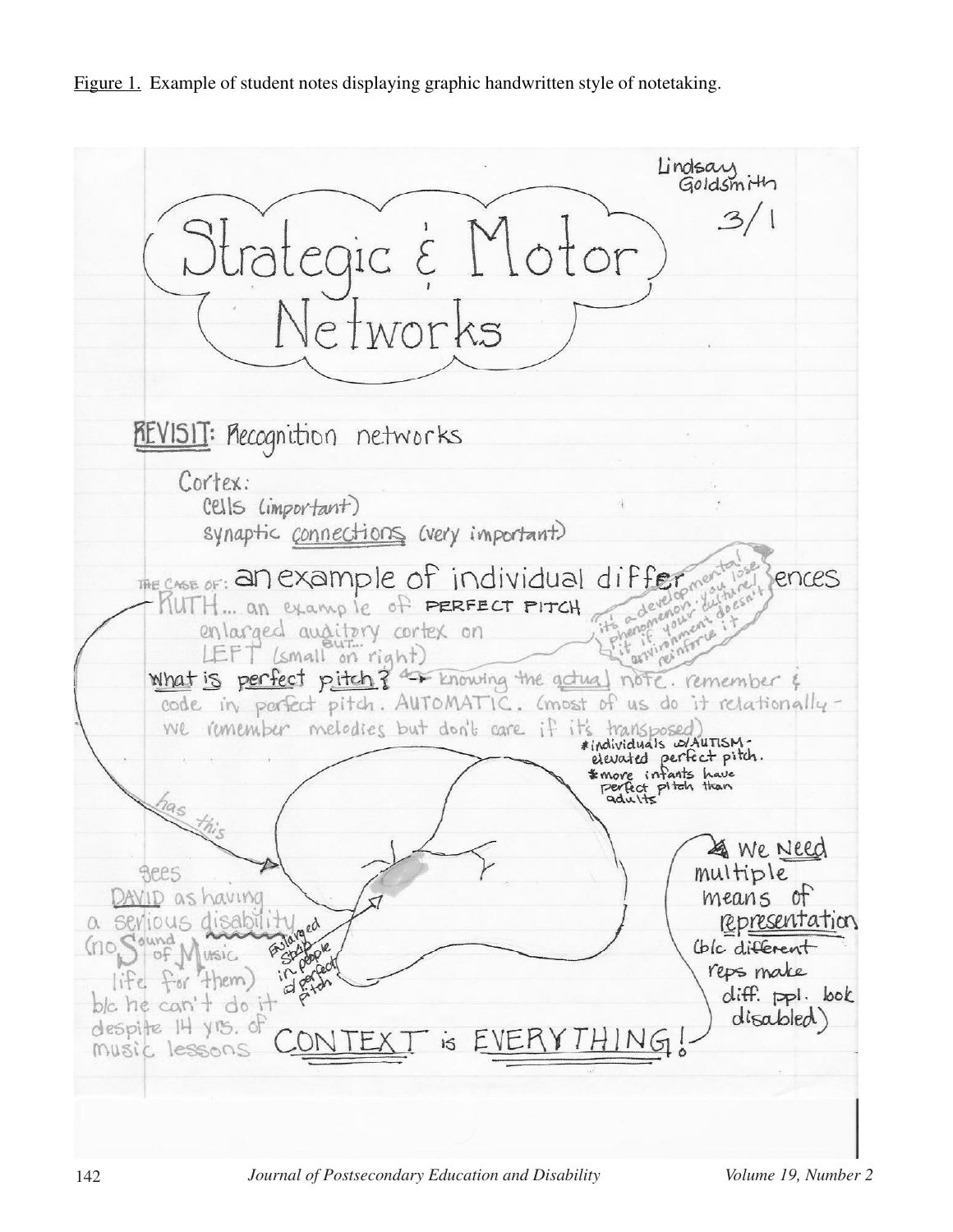Figure 2.Example of student notes displaying notetaking with a traditional typed outline and bullet-point style.

# T560 Notes - Individual Differences in Neural Networks: Strategic Networks 3/1/2005

- **Reprise: Recognition Networks (review from last week)**  $\bullet$ 
	- o Connectivity between neurons matters most in cortex (more than amount of neurons itself
- The Problem of Ruth: Individual Differences I: Perfect Pitch
	- o Perfect Pitch (a.k.a. Absolute Pitch): people with it have enlarged area (on left side) devoted to pitch (about 1 in 1000 people have it)
		- Person with Perfect Pitch recognizes voice (like all of us) but also knows what pitch it is
		- Automatic recognition-they don't think about it  $\mathbf{u}$
		- " They recognize when pitch is transposed
	- o Issue of Disability
		- Ruth feels not knowing pitch is a disability-it seems so simple to her
		- Context is everything when thinking about disability
			- Course about interface between people and their contexts
			- o E.g. other places in which Ruth has problems
			- Question arises: Is it all biology? Is it all learning?
				- Answer: It's impossible to tell
					- o Perfect Pitch is a developmental phenomena; it needs to be shaped and molded; it's sculpted by the environment
					- o More infants have Perfect Pitch than adults
					- o Perfect Pitch is quite different among individuals in different populations
		- " Meeting the Challenge of Individual Differences:
			- Provide Multiple Means of Representation
			- Pay attention to how we'll represent information: any single representation will not work well for everyone

# **•** Strategic Networks

- o Frontal lobe
	- $\mathbf{u}$ Six-layered, neocortex, pattern generation device; it organizes movement so that you can move intentionally; all about taking action; sends neurons so that muscles can move
	- $\blacksquare$ Back section: prompts twitches, very small motor movements
		- When its damaged: some sorts of paralysis
			- o Spastic paralysis: reflexes that are too strong
	- Second section: organizes twitches to make actual movement
		- When its damaged: unable to make skilled, intentional actions (e.g.  $\bullet$ shooting jump shot, walking, talking)
	- Prefrontal cortex: organizes movements/skills above into longer, strategic . movements; intentional acts of planning
		- When its damaged: absence of prefrontal cortex leads to inability to use eyes strategically to answer different questions
- o Picture recognition:
	- **Back part of brain recognizes**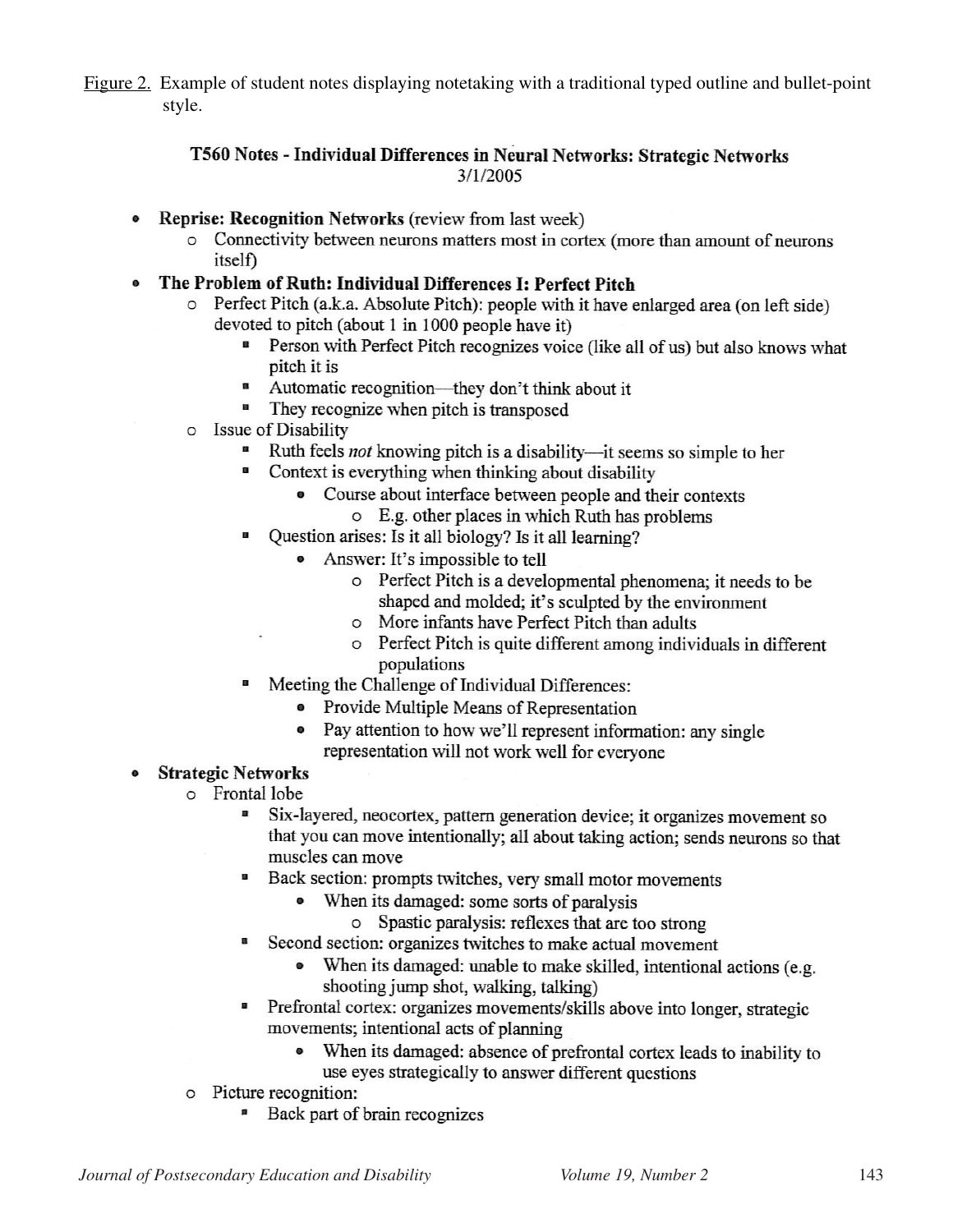Figure 3. Example of student notes displaying a style of notetaking that mixes clip art graphics, Internet links, and typed text..

T-560 March 1, 2005 Last Week: Recognition Networks This Week: Strategic and Motor Networks

# The 1<sup>st</sup> Problem of Ruth A story of individual differences



(pitch pipes)

David's wife Ruth has perfect pitch. (Try this Perfect Pitch Test to see if you do, too!) That means she codes musical notes 'in absolutes.' When a note is played, she can name it without having any other notes to relate it to. Her auditory cortex probably "lights up" more than David's. Compared to Ruth, David is *disabled* in the perfect pitch department, along with the other thousand (or ten thousand according to this Absolute Pitch website) of us 'relative pitch consumers' for every perfect pitcher, like Ruth.

# Q: How does this story apply to UDL?

A: Because this class is about the interface between people and their contexts.



In the context of church Ruth's interface with singing/music/pitch makes her appear disabled, or at least unable, compared to David's interface with singing/music/pitch as he lifts his voice with gusto.

Questions to Consider

- Q: How does perfect pitch change depending on the environment?
- Q: Why would some people have perfect pitch and others not?
- Q: Are there trade-offs or balances between abilities and disabilities?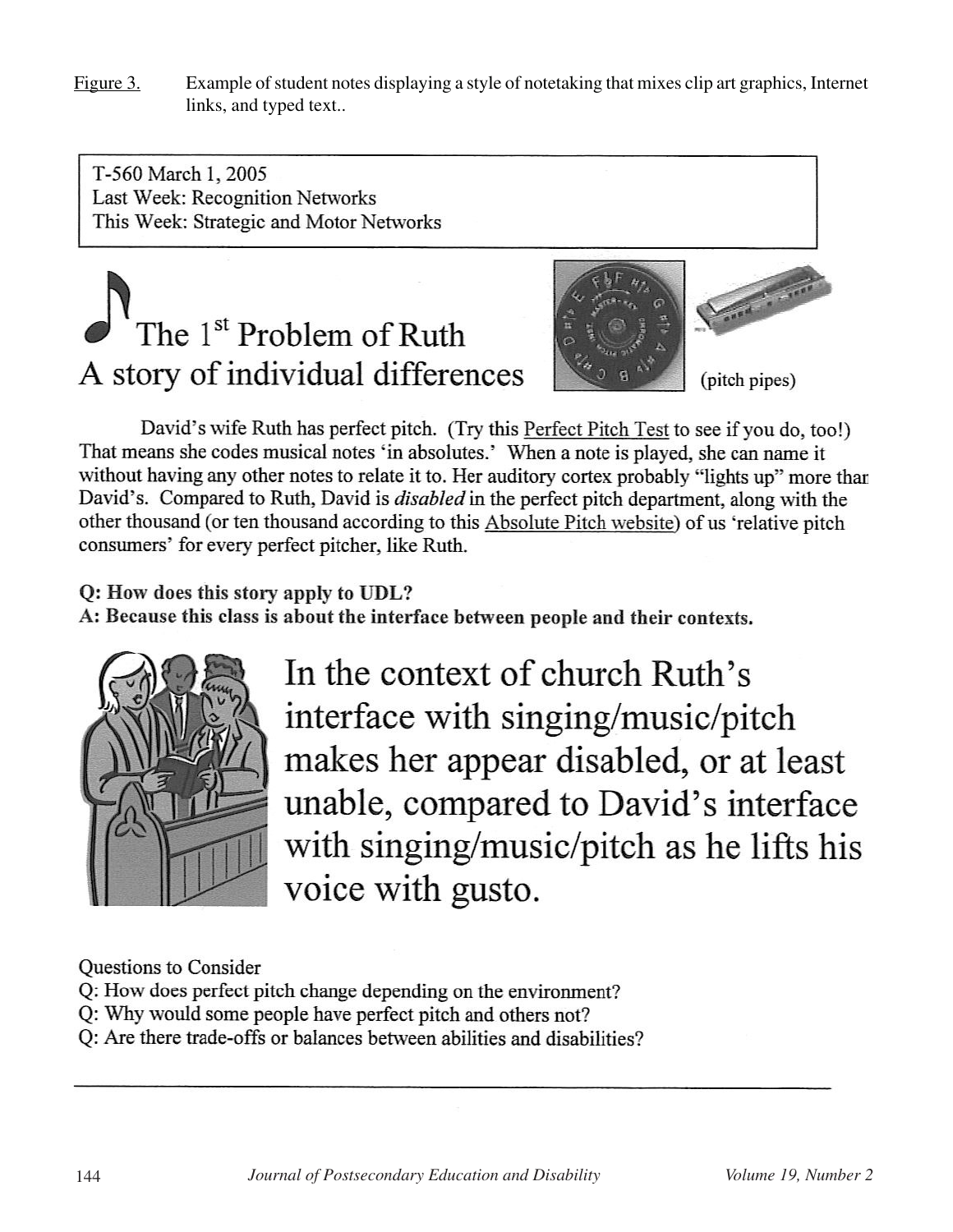lecture as a way of preparing to take their own. They learn, in fact, to take better notes by informally mentoring each other.

Lastly, the point of universal design becomes clear to every student quickly, as the kinds of notes they take and what they "learn" from a given lecture often differ greatly from the person sitting next to them. Even though the lecture conveys ostensibly the exact same content for all 93 students, its reception is highly variable. Students perceive, understand, and prioritize very different things within the same lecture. This is often especially interesting (and a big relief) to students who have been told they "cannot" take notes because of a disability (e.g., having a learning disability or brain injury, being deaf or hard of hearing). While initially dreading this aspect of the course requirement because of preexisting beliefs about what constitutes "good" or "acceptable" notes, they often quickly realize that their notes will be as "good" as their classmates' notes. Last year, one student told a T-560 teaching assistant that she felt more like a true member of the class, learned a lot about herself, and gained new insights into her learning disability and what it meant for her learning, simply because of the T-560 notetaking system.

Thus far, we have talked about three different representations of the lecture: an alternative sensory presentation, like ASL; a re-viewable alternative in the form of web-based videos; and multiple notes shared among students. There are many other ways to provide alternative means of support within a lecture. We will provide one more example.

Cognitively, a lecture places many demands on students. For example, a lecture's structure is generally much more implicit than its textual counterpart. Missing are the explicit reviewable divisions into visible chunks like sentences, paragraphs, and chapters; the structural support provided by explicit and multiple levels of headers; and the use of white spaces and page layouts to emphasize structure. Good lecturers use a variety of techniques to make their structure more explicit and memorable, and to reduce the cognitive load in other ways (e.g., by using a great deal more repetition than editors of written text would tolerate, by explicitly stating the structure of the talk early and often, and by explicitly summarizing where the argument has come so far).

In T-560, as in other courses, we seek to provide cognitive and structural supports during the lecture. PowerPoint slides, for example, are a nearly constant accompaniment. We use slides in two primary ways. First, the slides are used to clarify and make explicit the structure of the talk. Most teachers of public speaking rightly criticize the overuse of slides in "bullet point"

mode, where speakers essentially read their slides to the audience, often to the detriment of content and meaning (for a discussion of these concerns, see Tufts, 2003). Even though we are sometimes guilty of that as well, PowerPoint slides are most frequently used in T-560 to introduce a new topic or to summarize a previous section. That is, they provide the structure, but not the substance of the presentation.

During the main part of lecture presentations, the slides are primarily graphic or visuals: They are an alternate representation of the content and a complement to it, rather than a restatement of what has been said verbally. In particular, we attempt to use slides that capture the power of graphic images over text, including the ability to clarify and emphasize relationships between facts, concepts, ideas, principles, and processes. The primary power of images is exemplified well in a graph. A quick glance at a graph provides a rich and explicit exposition of the relationships between several variables or sets of things. Providing that same exposition through words is extremely labor intensive, and often too opaque. Other images, a photograph or video, have the same privileged capacity to convey relationships of interest. For example, an elephant's size relative to a zebra's is much easier to convey in an image than in words. In addition, we try to provide a structural context within slides – a header at the top of a graphic slide, for example. The header is a reminder, an element of structure, to students that we are looking at examples of "good website design" or "the limits of sound." In a more subtle way than bullet points, in this way we hope to provide structural supports that help students follow and make meaning of the presentation.

These and other means are used to make lectures more accessible to a wide variety of students. In our impression, most students like these alternatives, whether or not they have any disabilities that require their use. In that way, they are good universal designs when taken as a whole.

# *Discussion Groups and UDL*

Discussions are often seen as a supplement to lectures or a complement to assigned texts. For some students, especially students with learning disabilities, the format of small-group discussions is more accessible than lectures or books. The highly interactive nature of small groups (when facilitated correctly) overcomes the passivity of lectures and books, makes material more relevant and engaging for many, and provides the potential for complex active group-based construction of knowledge rather than simple delivery of information. For those reasons, and many others, it is beneficial to provide dis-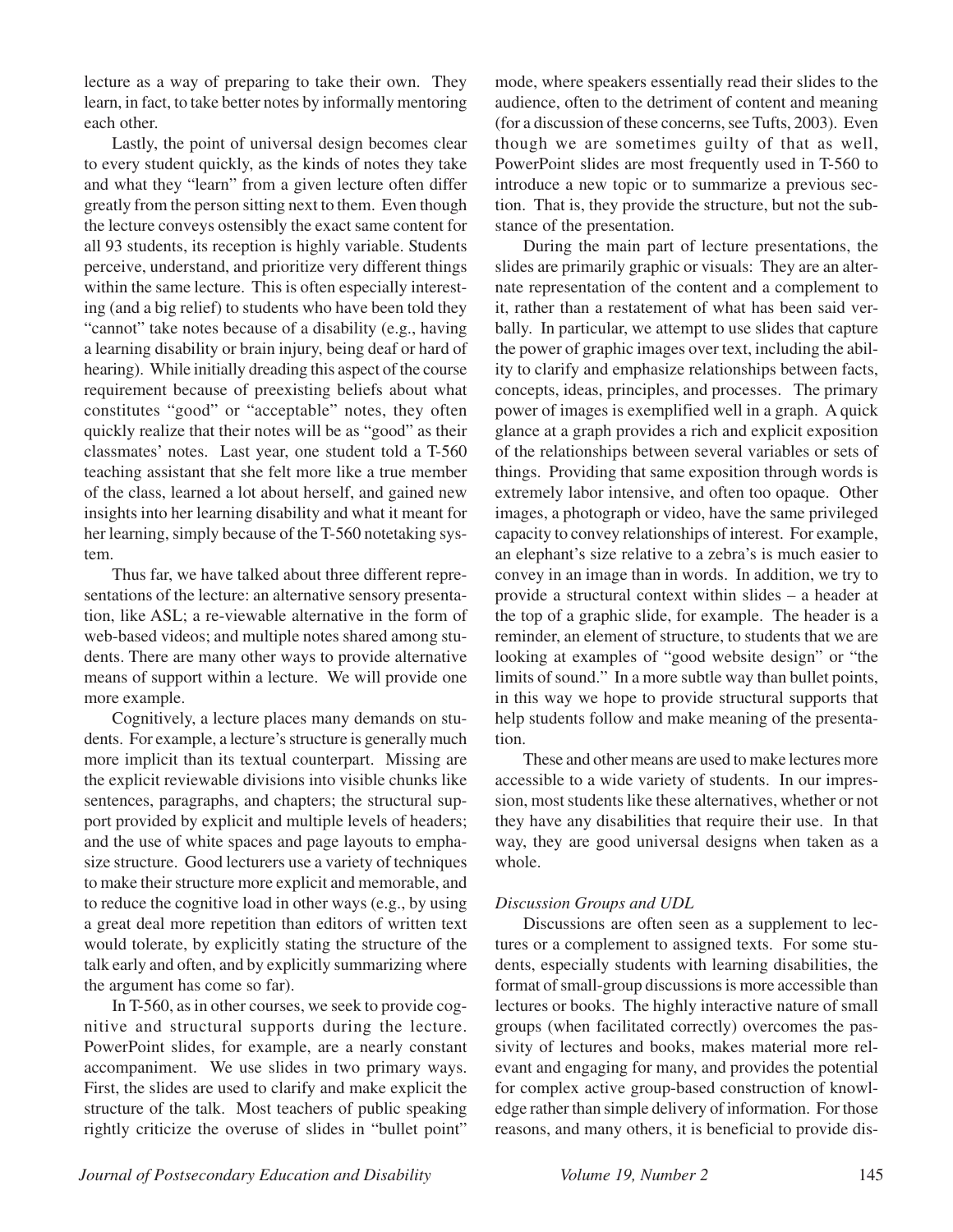cussion groups as components in any course – both as a complement and as an alternative to the other media. Yet small group discussions are a limited medium for some students. With this in mind, we apply UDL principles to discussion groups using the approaches discussed below.

First, students may choose among different discussion groups offered during the week. In addition, all discussion groups are optional – students may choose any, all, or none, although it is one of several ways to fulfill participation requirements (notetaking, as mentioned above, is another). In practice, some students come to many sessions, some to only a few, and some to none. The sessions differ in several cognitively meaningful respects; however, we have noticed that some students base their choices on the entirely social aspects of who is in the group or who is leading it.

There are "review" sessions, where new information is not typically presented, but where students have an opportunity to ask questions about the material for the week, participate in guided review discussions of the week's content, discuss implications or highlights of the material, express concerns, and so forth. These are ideal for students who find the content of readings or lectures either too challenging or too abstract. It is also a good place for students to inquire about gaps in background knowledge they are missing (e.g., some students who are not K-12 teachers may want to know more about lesson plans when we talk about designing curricula).

An alternative is sessions that are called "advanced." In the advanced sessions, the teaching staff assume students have already read and understood the material for the week and, therefore, discuss something that extends or challenges that material, connecting it more deeply to other knowledge or ideas. In these sessions an additional relevant reading is assigned that is provocative, new, stimulating, controversial, or even contrary to material otherwise presented in the course. Students must read the extra reading before coming to class. Typically about 10 – 15 percent of students show up for these kinds of sessions in a given week, although about 25 percent of students participate in them over the course of the semester. These are ideal sessions for students who find the lectures or readings too elementary or concrete.

Another way in which the discussions differ is in the medium for participation. Each week students may choose to join either a face-to-face group or an entirely online discussion group (offered as a component of the course website). Students differ significantly in terms of the kinds of discussions they consistently prefer. Some students join only face-to-face groups, never participating online. Others choose just the opposite. And some come randomly or "attend" both types.

We have not done research to understand the basis of students' choices. Some things seem obvious though. Students with dyslexia tend to come to face-to-face sessions, rather than writing online. Students who are constitutionally or culturally "shy" seem to choose the online discussions. What is clear is that the medium very significantly biases student participation. Without the opportunity to participate in discussions online, many students are underrepresented in their ability to show what they know, or they experience barriers to engaging in meaningful dialogues about the course material.

By providing options, multiple means for those discussions, we have found higher rates and quality of engagement in these aspects of the course. In our review of the past year, we came to the conclusion that all our sessions, live and online, would be enhanced by providing specific topics or activities that made them more coherent. As a result, for next year, we will try to use the discussion sections to emphasize an alternative way of engaging in the course content by using case studies.

#### *Textbooks and Universal Design for Learning*

Books (and other texts) are not a promising foundation for UDL because they are inherently inflexible. The product of mass production, they are designed with a uniform display and identical content for every student. In addition, most books are delivered to colleges and universities in print, a technology that is particularly difficult to modify, and thus, to meet the needs of many students with disabilities. As a result, books as they are presently delivered create barriers rather than opportunities for many students. Nevertheless, they are popular in universities (and we like them for their virtues, not their liabilities), so in T-560 we use books. For the most part, we use books in typical ways: Three or four books are assigned and suggested for purchase, with others on a recommended list. Two are textbooks, and the others are trade books or topical readings on education, media, and neuroscience.

When the reading list is distributed, students notice one thing immediately - the two textbooks seem to cover the same exact topic of introductory cognitive neuroscience. Moreover, the syllabus recommends that students purchase and read only one of them. But which one? That choice is left to each student. This is the first place in the course where students typically begin to confront alternatives (while developing an understanding of UDL from a first-hand perspective). Some are charmed by the choice of alternatives, others become alarmed. For some, the fact that either book will suffice does not square with the ways in which they have been taught to use textbooks. While there is likely considerable overlap between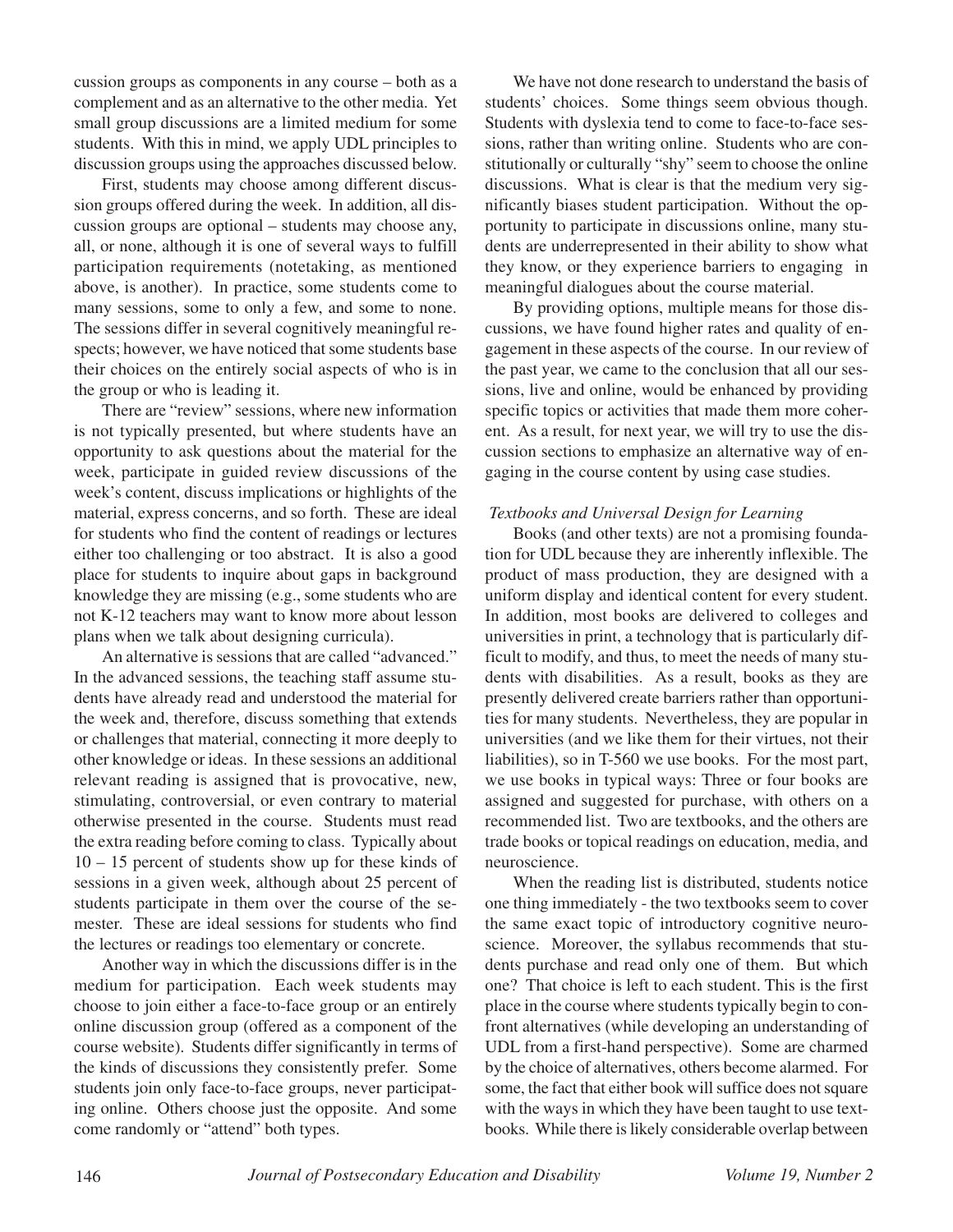the books, every student knows that there will clearly be topics, ideas, names, facts, experiments, or methods in one that are not included in the other. One of the books is even much thicker than the other, so how can one even think about buying the thinner one – for fear critical information is left out?

Students soon note, and we also point out, that the books are different not only in the content they present, but in the *way* they present the content. One book by Banich (2004) has a great deal more words (it is also much thicker). It is a highly literate, well-written and researched book that is authoritative and scholarly, with occasional illustrations. The main thrust is clearly the text. The other book, by Carter (1998), is highly visual, loaded with drawings and diagrams. It is a thinner book, with many fewer words but with many more diagrams, illustrations, color, graphics, and maps. Having noticed the difference, students are encouraged to buy the one that seems best for them. Typically, Carter's book sells a bit more, but many students buy Banich. Students are encouraged to borrow each other's books, to compare them and to get the best of both, and some do that. A few buy both books. Regardless, this first choice sets the stage for the course. It is not that either book is perfect, has the "truth" of cognitive neuroscience, or has the right way of presenting information for all students. Instead, students are confronted right from the start with the fact that they might not all like their information presented in the same way. It's a start.

Later there are other choices about books. One of the books, *Teaching Every Student in the Digital Age: Universal Design for Learning* (Rose & Meyer, 2002), is available at the bookstore and library as usual. With the permission of the publisher, the entire book is also available on the web absolutely free at http://www.cast.org. Nonetheless most students choose to purchase it in print. For most students, reading a whole book online is not a positive experience. The print version is more convenient, more readable in the long run, and more familiar. Most of the students in this class are adult graduate students, immigrants to the land of digital books instead of natives. However, some students who are very pleased to read the book entirely online. These students, students with dyslexia or students who are blind, for example, do not find that the print version is more convenient, more readable or more comfortable. For them it is much better to read the book online using a talking browser. Other students, like those with ADD/ADHD or those who are computer-savvy, prefer the online book because they enjoy exploring the format, especially embedded links, which foster connections to relevant material that may not be as easy to access through a print version.

Not all the course books are available in this alternative fashion yet. As a result, students who have dyslexia typically approach the Disability Services Office to scan the printed books into digital versions that they can use. This is an unfortunate, time-consuming, and expensive workaround to overcome the limitations of print, but that will soon change.

Earlier this year, the U.S. Department of Education endorsed, both houses of Congress passed, and President Bush approved a revision of IDEA that included a new policy: the National Instructional Materials Accessibility Standard (NIMAS). NIMAS stipulates that publishers must provide a digital source file of their printed textbooks to a national repository at the time of distributing print versions. Furthermore, states must distribute accessible versions of those source files to their students in a timely fashion. NIMAS is valuable because it specifies the format (an XML base with DAISEY tags) in which the textbooks must be provided, making it vastly faster and easier to generate many types of accessible and digital versions, and the format is consistent for all publishers and for all states and districts.

Officially, NIMAS only applies to preschool, elementary, and secondary education. However, the popularity of NIMAS among states and publishers alike has led many colleges and state systems, as well as publishers, to consider adopting the NIMAS standard for postsecondary use as well. However, these ideas have yet to be implemented in any formal or systemic way. Soon, we believe that there will be readily available textbooks in both print and digital accessible versions.

# *Multimedia, the Course Website, and Universal Design for Learning*

Text and textbooks are a limited presentation medium. In the T-560 course, we include a richer set of media as alternatives. The use of video for lectures is an example, but the simplest expansion of media comes from using the web as the basic skeleton for the course.

The course website is central to the course in many ways. It serves as a frame that holds the syllabus, the assignments, the discussion groups, the projects, the class notes, the class videos, the PowerPoint slides for the lectures, and much more. For each week, there are also links to many websites that are presented as additional representations of the topic for the week, or as scaffolds and supports for student learning.<sup>2</sup>

While, in general, there are many low quality materials on the web, some websites are extremely informative and relevant to our class. An advantage of websites is the rich set of media out of which they are constructed. As an example, one of the course lectures draws heavily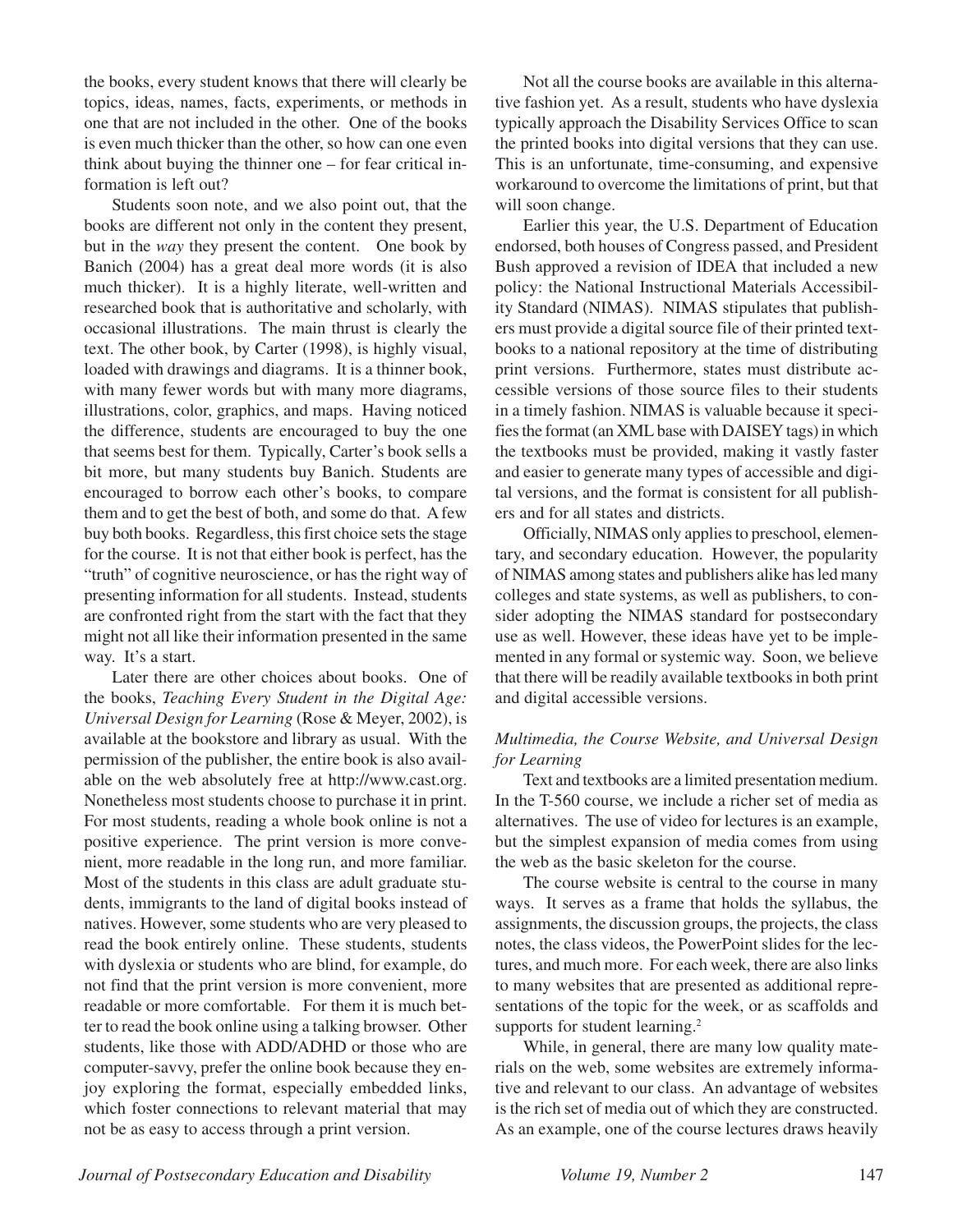on understanding optical illusions. While, there are typical examples of illusions in both textbooks, there are several extraordinary websites devoted entirely to understanding illusions. These websites have extensive collections with accompanying explanations. Moreover, the range of illusions is far more extensive and dramatic than those available in print. For example, illusions of movement or sound cannot be captured in text. During the lecture, which is always conducted with a live connection to the web, some of these more dramatic illusions are exhibited and discussed.

In the course website, the multimedia syllabus conveys not only the text "readings" for the week, but also the websites and other media, all available for easy access through simple clicks of a mouse. These alternatives are mildly engaging for some students, but for others this chance to explore course ideas in a broader and richer context is very important. In fact, for some students who were born in a different generation than their professors, this use of contemporary media seems essential for relevance and comprehensive understanding.

## *Assessment Methods for the Course*

It is not enough to use the framework of UDL only when considering how to present and teach methods information or skills. It is also essential to consider UDL as a framework to guide the design of another critical element of instruction: assessment. In considering assessment, we will focus on the second principle of UDL: providing multiple means of action and expression. While the other principles are also part of assessment, for brevity we will focus on the obvious fact that assessment draws heavily on the ways in which students are required to demonstrate and express what they know. From a UDL perspective, it is essential to provide multiple means for that expression.

There are many assessment techniques, the choice of which should be aligned with, and constrained by, the goals of the course. In our course, we want to develop students who are not only able to recognize UDL in practice, but who can also express that knowledge in action. Whether they are designing a curriculum or a workshop, choosing from among a number of curricular options, or preparing to teach a single unit or lecture, we need to know whether they can effectively apply what they have learned. Is it usable knowledge? Administering multiple-choice tests or essay questions is not likely to be an adequate measure of those abilities, nor is writing a traditional paper about how they might apply what they have learned. As a result, we require that students complete two projects on which they are graded.

Midway through the course, students prepare and

submit a midterm project that requires them to review the research literature on one type of learner (of any age level, including adults) and to create a website. Students are encouraged to choose an atypical learner as their focus. While "atypical" is usually associated with a disability of some kind (dyslexia, autism, ADD/ADHD, Turner's Syndrome, William's syndrome, etc.), past projects have focused on other types of atypical learners, including those for whom English is a second language and students with gender dysphoria. Students research current neuropsychological literature to identify what is known about the underlying neurology of that type of learner, and to articulate their resulting strengths and weaknesses for that learner in a specific subject or educational setting (e.g., dyslexic students in a  $5<sup>th</sup>$ -grade science lab).

Traditionally, the results of such student research is presented via a 10-page paper. However, the second principle of the UDL framework encourages greater flexibility in the means students can use to express what they have learned. As a result, students in T-560 can not only use text, but also images, sound, video, the web, and so forth. To stimulate their choices, we artificially limit the word count to approximately 1,500. We do that because most students, left on their own, tend to limit themselves to text because it is most familiar to them as an academic medium; with a low word limit, they must rely on alternative means to convey very complex reviews of neuropsychological research and their conclusions. For some students an expansion of possibilities is a bit threatening, for others the broader palette is very appealing.

When finished, all students must submit their projects in the form of a website that then becomes part of an online learning network where all students' websites are linked up to each other. This manner of submitting their work is very challenging for some students, and many have never created anything on the web before. We have nonetheless chosen to use the web, rather than paper, as the vehicle for presentation for several reasons.

First, the web provides a rich and flexible foundation for using multiple media. Students can use text but also a rich variety of other media. Second, the web provides a way for students to learn from each other's work. Whereas papers have a limited audience of the professor or teaching assistant, the projects on the website can be accessed by all members of the class. Not only is this more motivating for students, it is more instructive. Each year we see tremendous learning derived from this ability to view each other's work. In fact, we now emphasize this type of collaborative learning by encouraging students to link their projects to those of other students. Particularly in the final projects, in which students de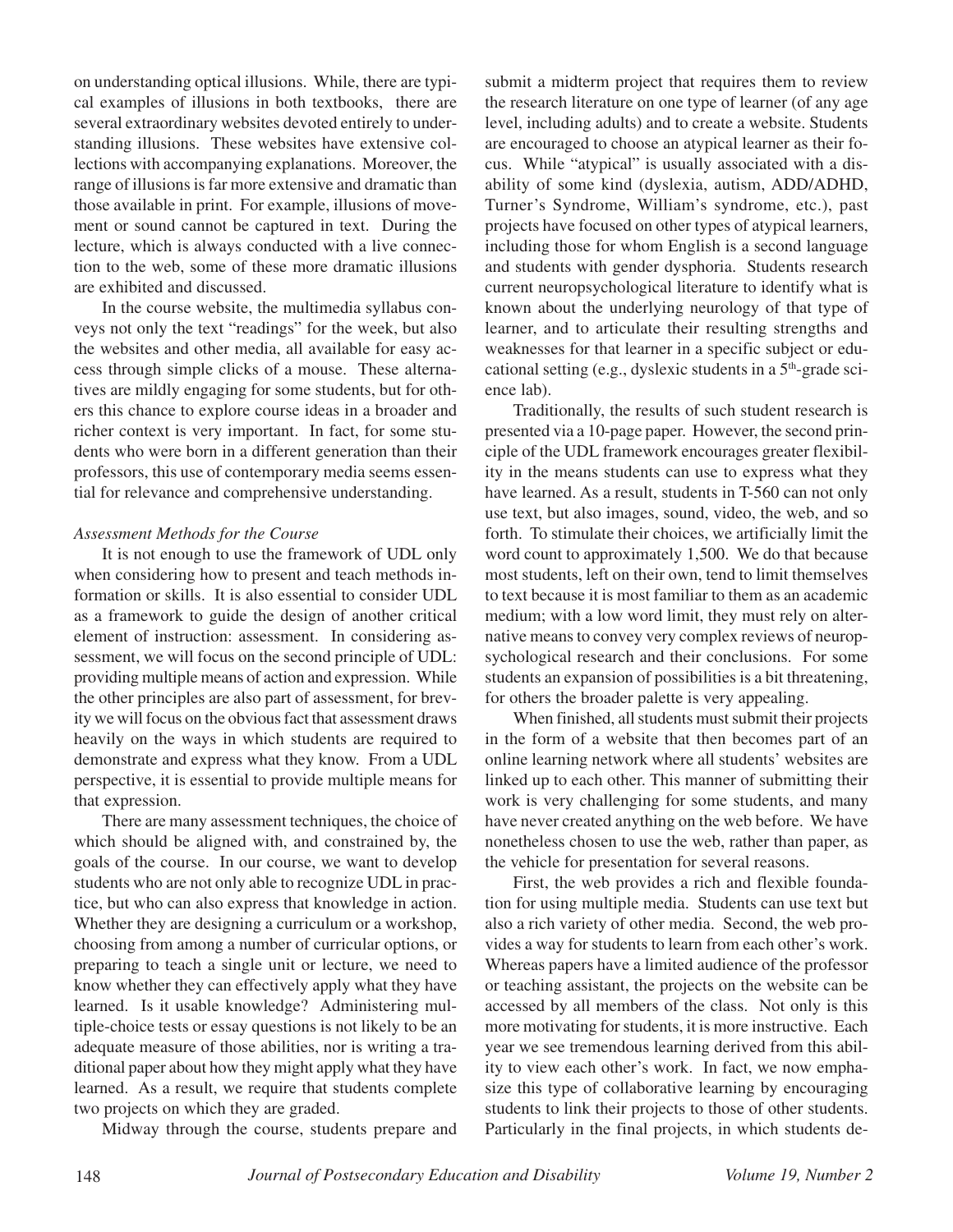sign a lesson or curriculum that considers the profile of the learner in their first projects (and reflects the principles of UDL), students take great advantage of other students' work as part of their background research for their own projects. But even more apparent is the explosive effect of particularly strong projects, especially ones that take advantage of the multiple media. The contagion of "best practices" is easily apparent, as high-quality projects serve as terrific, highly relevant models to emulate and learn from.

How are these projects, so public and non-traditional, graded? Each year students ask anxiously if we will grade on presentation or layout (as opposed to content). Most hope that we will not, primarily because they realize that some students in the class have highly developed skills as web or media designers. (There are students in the class who are majoring in media design.) Thus, some students may be at a considerable advantage in their presentation skills. This realization usually sparks an important dialogue in the class. Inevitably some students, usually students with dyslexia or English as a second language, raise the opposite point of view, hoping that presentation will indeed "count." For them, the increased palette has "leveled the playing field" for the first time in their academic careers, and they are delighted to finally have an outlet that is more accurately reflective of their abilities.

Eventually, they learn that presentation does count. Certainly, we are forgiving for beginners, but we stress that even beginners can make good choices about the kinds of media that are optimal for expressing different kinds of knowledge. And we provide, in a UDL way, many different ways in which students can get support in making their presentations effective; that is, multiple ways to support expression.

Three types of support are customary. First, we provide plenty of models. For the first project, models are typically provided from the previous year's class. For the second project, there are plenty of models from the first projects of their peers. Second, we provide multiple scaffolds. We offer labs or sections where students can come to learn the basics of both web design and the use of databases to find relevant literature. This year for the first time, we encouraged the students with advanced web design skills to offer these labs (as part of their participation credit), which was a big hit for both instructors and students. All the labs are at different skill levels so students can learn from any level of prior knowledge. We also encourage students to work collaboratively, and they do, even though they each are responsible for their own website. Students who are skilled at media design, even though they may not be knowledgeable in neuroscience

or skilled in writing, turn out to be very popular as peer collaborators with educators and researchers who may know how to read a web page, but have never designed one. Complementarily, students who have excellent backgrounds in education, neuroscience, or research are popular collaborators for media designers struggling with the class content. The two projects - presenting research and then planning a lesson - draw on the varied strengths of students in the class, giving everyone a chance to have background knowledge rise to the fore.

# **Affect and Engagement in T-560**

From a UDL standpoint, there is a final concern: Does the course succeed affectively, engaging the students? Does it engage different kinds of students? Does engagement sustain itself into changes in practice? Overall, there are indications that the course engages a reasonably broad range of students. For one thing, the course is popular. This is especially notable because it requires a considerable amount of work in difficult subjects, the course is not required for any degree concentration, and there is no special education major at Harvard. What attracts students?

We believe that one of the significant attractions of the class is its attempt to respond to individual differences, providing multiple ways of presenting information and allowing students to respond. Of particular importance, especially for adult learners, is the ability to make choices (e.g., Cordova & Lepper, 1996).

In the course, as we have noted, students experience choice in almost every arena: choices in the textbooks they choose to read, the kinds of media they prefer to learn from, the timing and level of discussion groups, the media mix they use for their projects, the format for discussions, the amount of support they prefer, and the ways to interact with materials. For some students there are still not enough choices, and for some there are too many. But overall, the mere availability of choice is a tremendous source of attraction and motivation in the course.

There is a second way in which choice is important, and it addresses the faculty and teaching assistants. Because there are multiple means of interaction in the course, there are choices for the faculty as well. At the beginning and throughout the course, we emphasize the different areas in which we as members of the teaching staff have strengths and weaknesses (in content areas, web design, pedagogical strategies, etc.). This "distributed intelligence" eliminates having to be everything to everyone. It also models for students the value of collaborative teaching and learning. To some extent, the instructors choose the kinds of interactions with which they are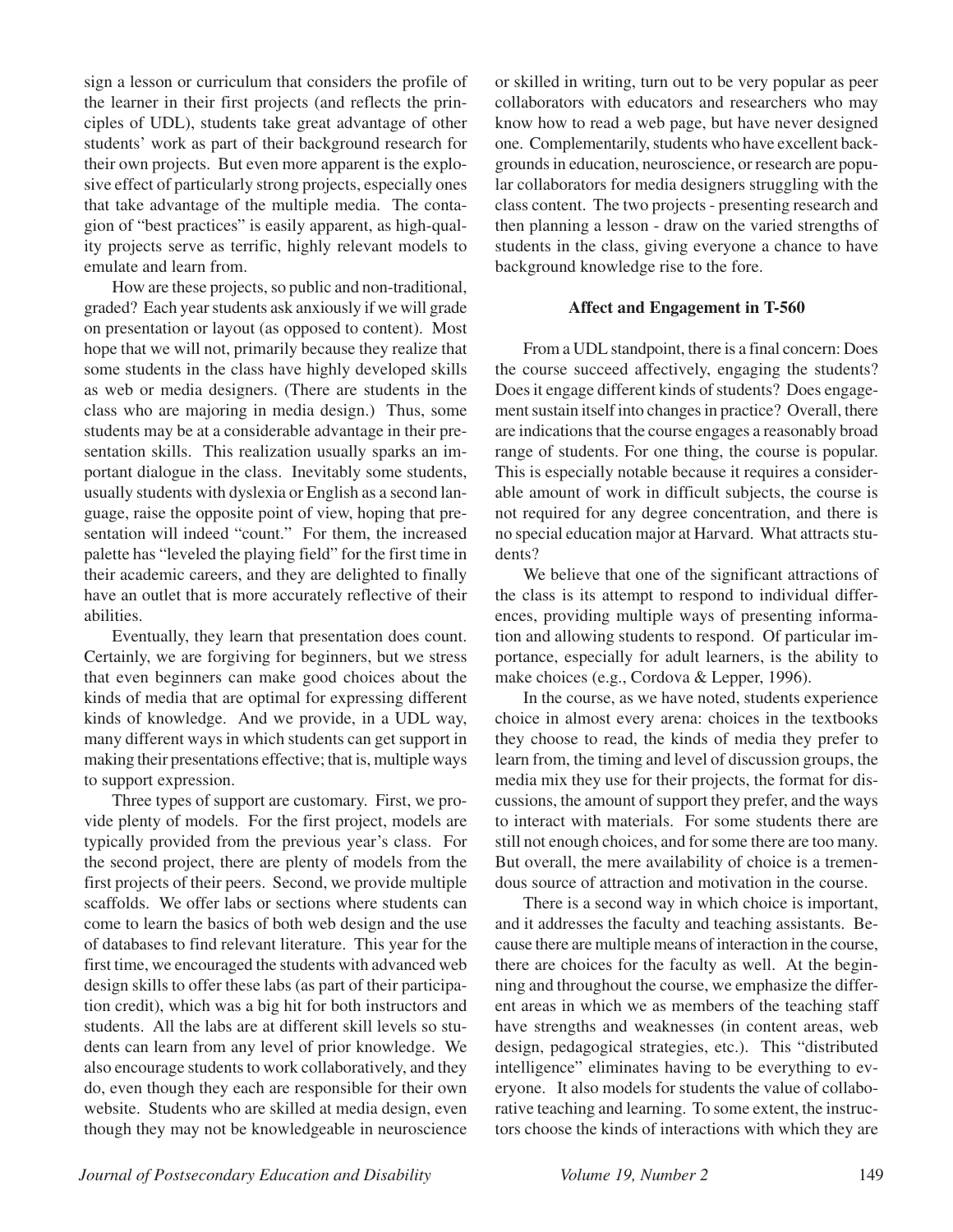most comfortable, and at times they choose situations where they will be challenged to learn relatively new information or skills with the support of other instructional staff, placing them in the best positions to succeed and to feel engaged.

Lastly, it is important to emphasize a secondary benefit of universal design. Because there is a richer media mix in the course than in many others, there are opportunities to specialize. It is very clear that, over the last five years during which the alternative media became more prominent, the lectures have become better. Essentially, just as radio differentiated from television and became more popular in the process, the lectures have been able to differentiate themselves from the other course media. The lectures are used less for information dispensation and more for teaching, modeling, emphasizing, and connecting. They are used more for the kinds of things for which they are optimal.

## **Conclusion and Recommendations**

There are two broad kinds of solutions for addressing the "problems" of individual students, including those with disabilities. On the one hand, the problems can be considered "individual" problems (e.g., the student has a disability that interferes with his or her ability to access the content of the course, to express knowledge, or to engage optimally in it). Such a view fosters solutions that address weaknesses in the individual. On the other hand, the issues can be considered "environmental" problems in the design of the learning environment. For example, the typical overreliance on printed text for presenting content and evaluating students clearly, and differentially, raises barriers to achievement for some students while privileging others. Such an environmental view fosters solutions that address the limitations of the learning environment rather than the limitations of the student, while making the student less of a problem, and more a part of diversity within the course. The advantage of such universal solutions is that, as with such approaches in built environments, they are likely to be useful for many individuals; built once, applied many times.

We believe that both approaches are important from a pedagogical standpoint. In their intersection, moreover, we will find solutions that are not only more economical, but also more ecological. They reflect the fact that socalled disabilities always reflect mismatches between the environment and the individual. Right now, we believe that universities place too much emphasis on the disabilities in students, not enough on the disabilities in the learning environment. Accommodations and access issues are largely addressed on an individual basis, rather than on the level of courses, departments, or universities. Universal design presents other options and perspectives on access that will ultimately benefit all students, disabled and nondisabled.

# **Endnotes**

- 1. Additional resources for teaching and learning about UDL may be found at CAST's website at http:// www.cast.org. The book *Teaching Every Student in the Digital Age: Universal Design for Learning* (Rose & Meyer, 2002), which provides background for the principles and applications of UDL, may be found on the CAST website in an accessible format and free of charge. The website includes additional resources and templates, including PowerPoint presentations to assist individuals who are teaching UDL to faculty or other interested parties.
- 2. The website for the course described in this paper may be accessed at http://my.gse.harvard.edu/icb/ icb.do?course=gse-t560. Some sections of the website are not available to the general public to protect copyrighted material and the privacy of students who have contributed their work and words.